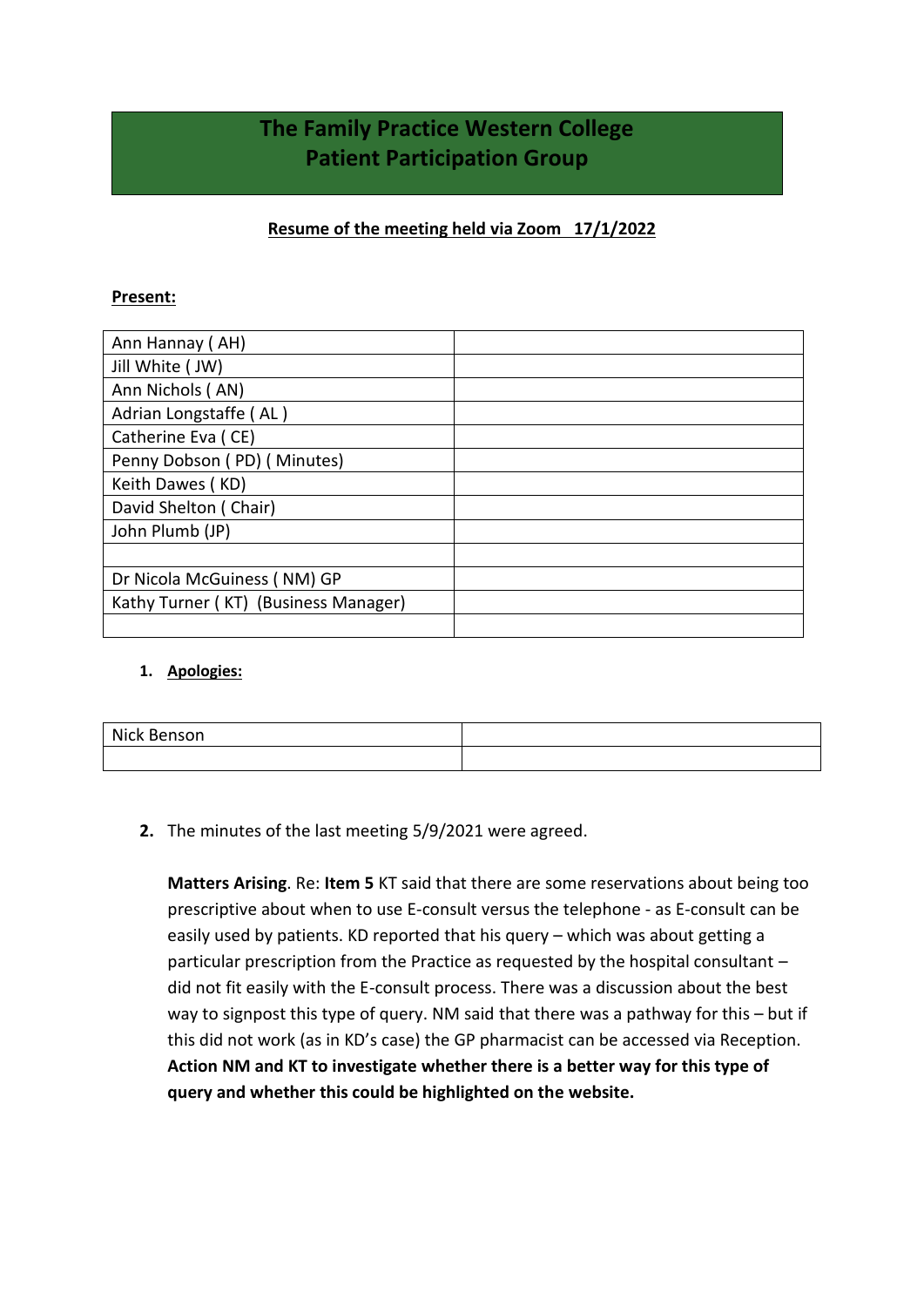CE asked whether the Practice had had feedback from patients who are not on the internet on access to the Practice. NM said that the Reception team can help people to complete E-consult. They have not had any feedback on this issue.

AH raised the point that it is much easier to get through to Reception by telephone outside "peak" hours – mostly early mornings. KT said that they have just recorded a new message on the Practice landline – but could add a short sentence "if not urgent then do ring back …" **Action: KT to investigate adding additional wording to the recorded message**

## **3. Skin Care Clinics.**

JP raised that the Practice does not seem to have a skin freezing (cryotherapy) service. He was not able to find any such service on the NHS in Bristol, so had to go privately. NM said that, following a central NHS review, this service was no longer being funded; the vast majority of skin problems that had previously used this service can be well addressed through self-management. However the Practice will shortly be re-instating its minor surgery service, led by Dr Rush. Dr Rush will carry out minor surgery on request from colleagues on "non suspicious" lesions (lesions of concern will of course be referred for a dermatology opinion).

### **4. COVID – 19**

NM reported that on Wed  $26<sup>th</sup>$  January the Practice hoped to return to normal sessions, which will improve continuity of care. Of course, the Practice has to remain flexible, given ongoing problems of staff sickness (Covid and non-

Covid)/holidays/working remotely. There will be no change to the system of GP phone consultations, with a proportion (currently just below 50%) of patients being invited in for a face to face consultation. There are no plans to set up formal video consults – but this can be set up by the GP if appropriate.

In relation to the vaccination programme NM reported that BNSSG completed its Booster programme before Christmas, with 700 vaccines administered (85% over 50's now have had the Booster). This is the highest rate in the SW region, which, in turn, has the highest vaccination rate in England. From next Saturday, all 12-15 year olds will be invited to have a Booster. It is possible that the older age groups will be invited to have a fourth Booster during March.

The Practice is now using St Christopher's School, Westbury Park for vaccinations, which is working well.

JW asked what the current arrangements are in relation to people with active Covid infections entering the building. NM said that they use the car park area, but if there is a problem inside, the room is closed for cleaning.

DS commended all Practice staff for their success with the vaccination programme – what they have achieved is outstanding. This was endorsed by all members of the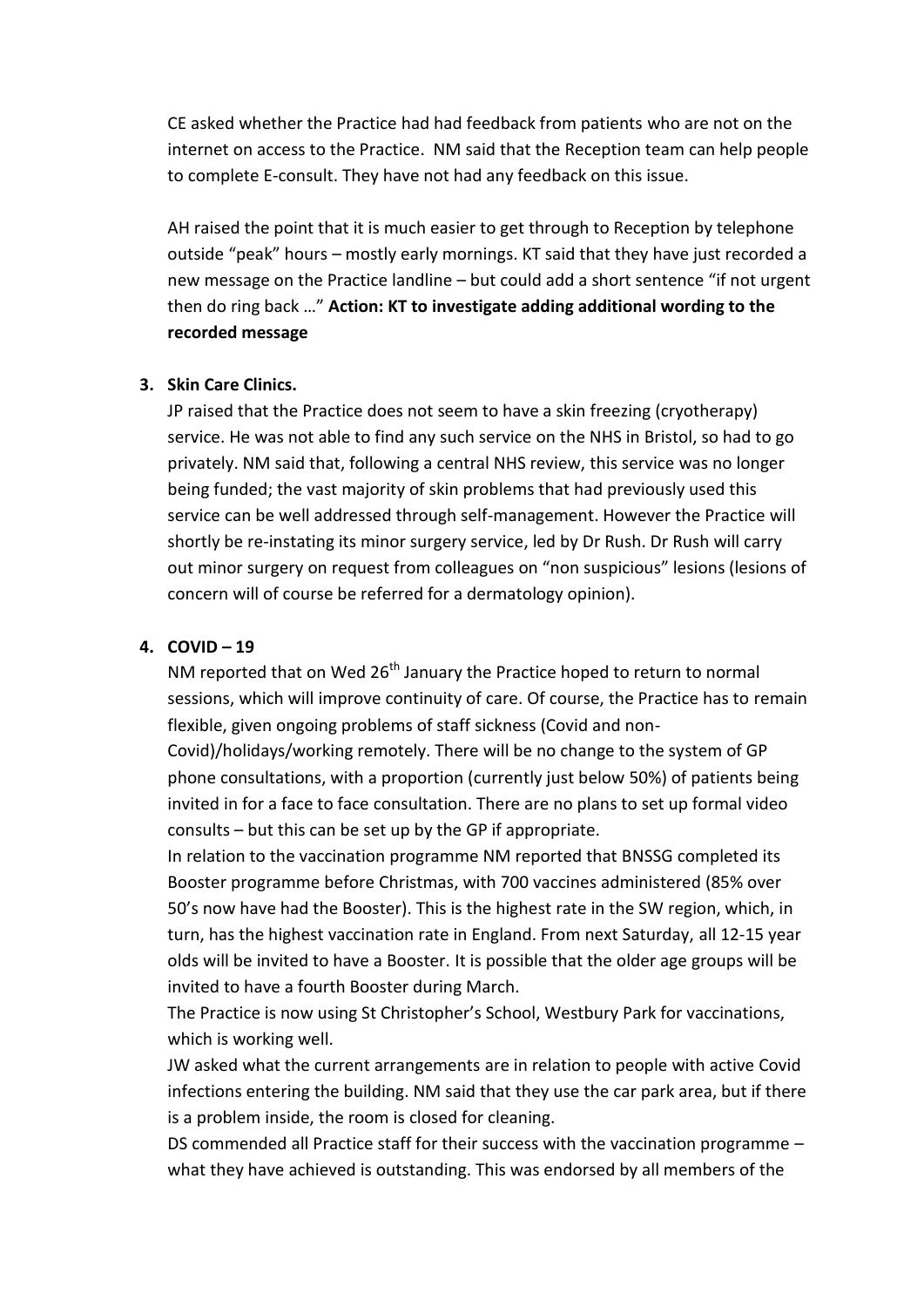PPG. NM said that they are very lucky to have such a team of volunteers, which includes DS, AH, AN, AL from the PPG. She thanked them for their hard work too. DS said that he enjoyed being a volunteer vaccination steward – and it was reiterated that 4 hour sessions can be split into 2x2 hours.

## **5. Business Manager Report**

Staff movement:

GPs: Dr Ruth Mears left in November and Dr Chloe Gleeson in January 22. Dr Gleeson was an addition to help us with COVID - related difficulties. Dr Mear's sessions are being covered by locums until the vacancy can be filled

There are 3 new members of the care navigator team: Margaret Nyasha Gurmeet (Gee)

Blood tube shortage is not an issue at the moment; however we are prioritising those who need reviews done as part of their on-going care. We have been putting on extra phlebotomy sessions to try to accommodate the backlog.

Omicron has meant that we have to be very flexible at the moment and we were asked to participate in the booster vaccination programme and only prioritise urgent care. Staff isolation and sickness does have an effect on service levels sometimes. DNAs

| Pt age   | Sept         | Oct          | <b>Nov</b>   | Dec (nurse+GP) |
|----------|--------------|--------------|--------------|----------------|
|          | $(nurse+GP)$ | $(nurse+GP)$ | $(nurse+GP)$ |                |
| $0 - 17$ | $12(3+9)$    | $35(21+14)$  | $19(8+11)$   | $20(13+7)$     |
| 18-39    | $43(26+17)$  | $50(26+24)$  | $61(28+33)$  | $49(33+16)$    |
| 40-64    | $22(16+6)$   | $38(23+15)$  | $31(16+15)$  | $34(23+11)$    |
| $65+$    | $33(25+8)$   | $28(12+16)$  | $22(5+17)$   | $24(18+6)$     |
| Total    | $110(70+$    | $151(82+69)$ | $133(57+76)$ | 127 (87+40)    |
|          |              |              |              |                |

#### 6

## **GP Report**

NM continued by saying that Practice "leads" meet weekly to address any problems that have come to light during the week – and to plan ahead. For example, the Practice looks at patient demand and whether there have been access problems. It tries to work out ways to address each issue – thereby helping the Practice to be